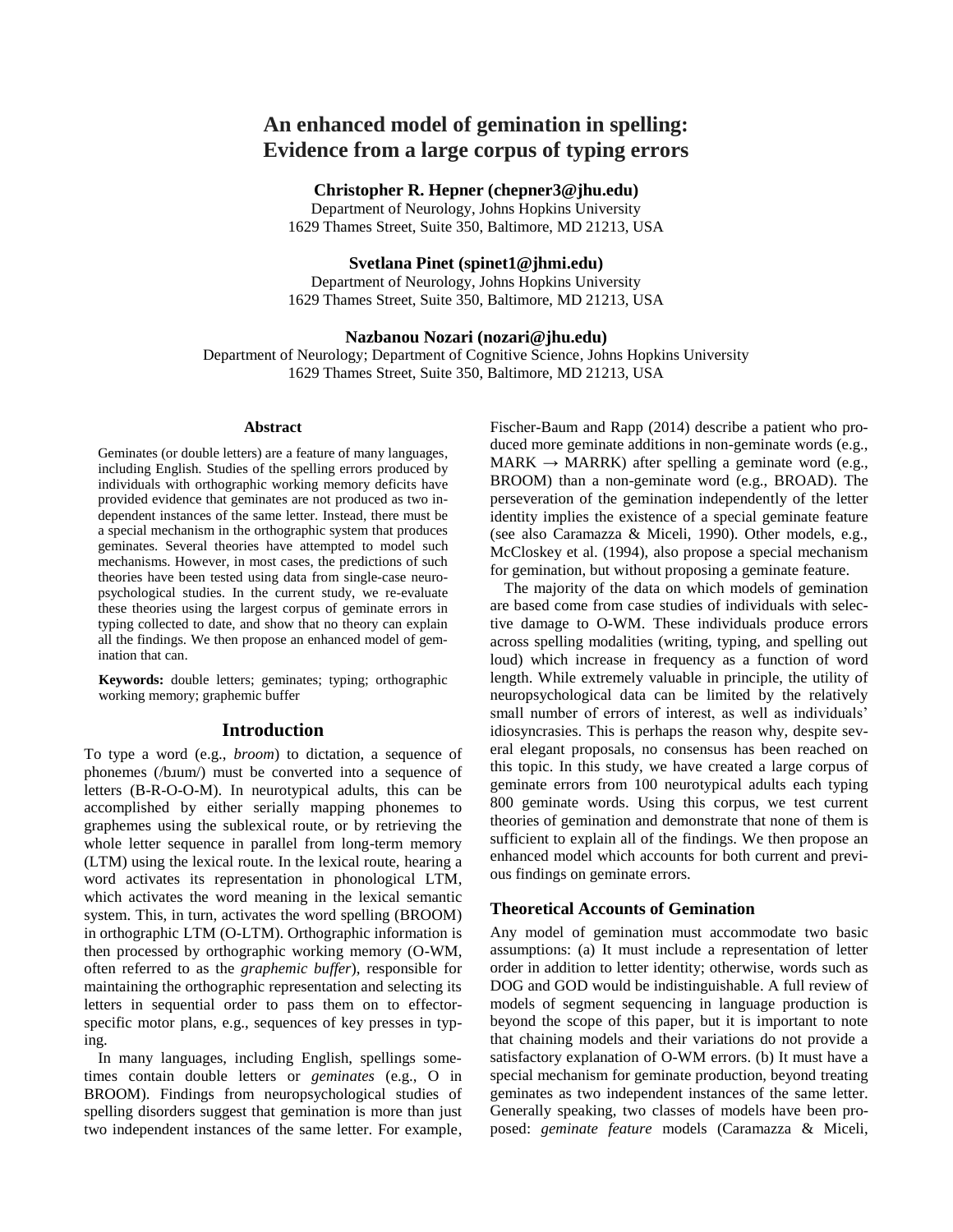1990; Fischer-Baum & Rapp, 2014) which represent the geminate as an independent feature, and *geminate links* models (McCloskey et al., 1994) which represent the geminate by linking two adjacent slots in the positional frame to the same letter identity.

In the current paper, we pick two models that meet both of the criteria above and are each representative of one class of gemination models. The first model, McCloskey et al. (1994), henceforth referred to as M1994, is described above. The second model, Glasspool and Houghton (2005), henceforth referred to as G&H2005, combines a geminate feature model with a *competitive queuing* mechanism for sequencing segments. This mechanism uses Initiate and End nodes to dynamically establish a gradient of activation such that activation is highest for the letter in the current position and progressively lower for subsequent letters. This gradient is implemented in an Item layer akin to a positional frame<sup>1</sup> separate from, but connected to, the letter identity representations. Letters are selected by a competitive winner-take-all process (implemented in the model as a *competitive filter*), and the produced letter is temporarily inhibited to prevent perseveration. The geminate feature is represented by a separate node, which, like the letter identity nodes, receives activation from a single slot in the Item layer (i.e., the starting geminate position; e.g., 3 in BROOM). If the geminate feature's activation passes a threshold, it sends a signal to output production processes to repeat the production of the last segment, after which it is inhibited just like letter identity representations.

We test the predictions of these two models on our geminate error corpus to evaluate whether either, or both, can account for all the findings.

#### **Methods**

One hundred native English speakers (56 females,  $M_{\text{age}} =$ 34, age range: 18–67 years), who had passed spelling and typing proficiency pretests, participated for payment through Amazon Mechanical Turk. Participants completed two sessions of a timed typing to dictation task. The stimuli were 600 words, 5-16 letters long, comprising 400 experimental words with a single geminate and 200 filler words without a geminate. All 600 words were presented auditorily in each session in randomized order, and participants typed them before a deadline  $(300 \text{ ms} + 180 \text{ ms per letter})$  with an ITI of 1000 ms, with breaks after every 50 trials.

#### **Results**

No response was produced on 78 experimental trials. Of the remaining 79,922 responses, 18,865 (23.60%) contained at least one error. Of those, 3,894 (20.64%) consisted of a single error affecting the geminate. This "clean" set was used in the analyses. All the error types obtained in this

 $\overline{\phantom{a}}$ 

study, with the exception of Splits (e.g., BOROM; discussed in the Error Categories section) have also been reported in handwriting studies, making it unlikely that we are looking at typing-specific errors. Moreover, both the length effect (more errors on longer words) and the position effect (more errors in the middle positions) that are typical of O-WM deficits were evident in our data;  $t = -51.07, p < .001$  for the length effect, and  $t = -4.03, p < .001$  for the position effect. We can thus conclude with reasonable confidence that the errors in our corpus are representative of the same cognitive processes that have been investigated by previous studies of gemination.

#### **Error Categories**

Table 1 presents the error types of interest, their definitions, and examples.

**Geminate Deletions.** M1994 explains these errors by assuming that one of the geminate links has been lost and a repair process has removed the corresponding slot in the positional frame. G&H2005 explains them by assuming that the geminate feature has failed to reach the activation threshold. Thus both accounts explain basic deletions. However, a closer look at the data show that the probability of a geminate deletion is much higher if the target geminate letter appears in the wrong position than if any other letter appears in the wrong position. In the set of 1,283 errors containing letter movements but no letter additions, deletions, or substitutions, 34.62% of responses (36 out of 104) with the target letter in the wrong position had geminate deletions, compared to only 11.37% (134 out of 1,179) with a non-target letter in the wrong position,  $\chi^2 = 42.94$ ,  $p <$ .001. This finding, which implies interdependence between the letter identity and the gemination process, is not expected from either account.

**Geminate Additions.** M1994 accounts for additions through "reloading", a mechanism by which a degraded representation can be refreshed by retrieving it again from O-LTM. If the degraded and the newly-loaded representations have geminates in different positions, the result is an addition. According to G&H2005, additions happen when the geminate feature reaches the activation threshold in more than one position. We report three empirical findings regarding geminate additions and evaluate the two models in light of each. The first is the distribution of geminate additions around the target geminate position. Figure 1a plots this distribution for 568 geminate additions in the current dataset. The probability of geminate additions drops quickly the farther the position gets from the target position. In fact, the only position where the rate of geminate addition is higher than chance is position −1, with 263 errors observed compared to 107.49 expected,  $\chi^2 = 95.38, p < .001$ . Since the process for geminate additions proposed by M1994 involves a geminate shift, it can account for the increased likelihood of additions closer to the target position using the same mechanism (see below). G&H2005 predict

<sup>1</sup> G&H2005 view this layer as also coding some information about abstract letter identities, although the nature of such information has not been clearly specified.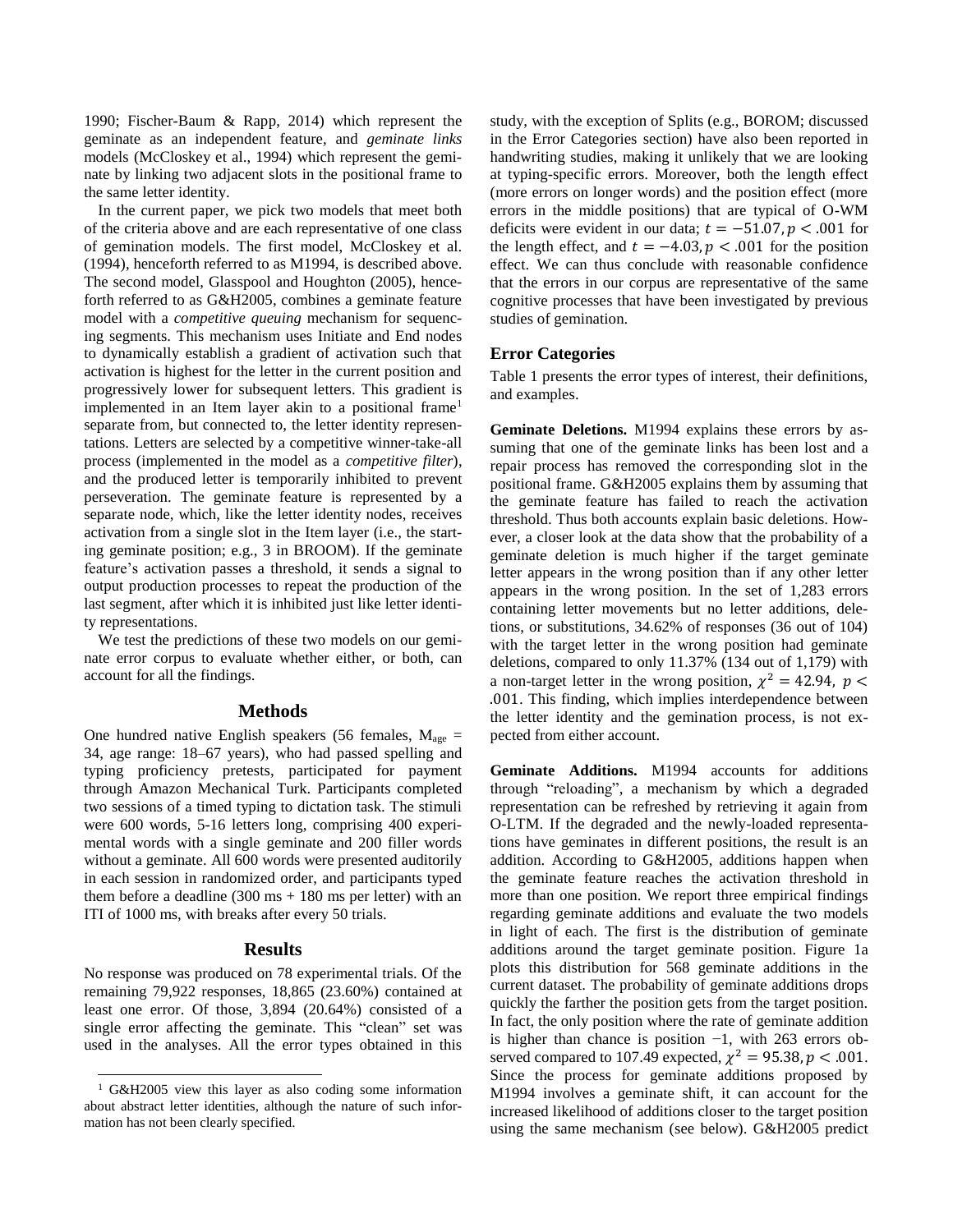| <b>Error</b> type    | <b>Definition</b>                                                | <b>Example</b>                | Count |
|----------------------|------------------------------------------------------------------|-------------------------------|-------|
| Geminate deletions   | Only one copy of the geminate letter has been produced.          | $B$ ROOM $\rightarrow$ BROM   | 1,853 |
| Geminate additions   | Both the original geminate letter and another letter in the tar- | $B$ ROOM $\rightarrow$ BRROOM | 568   |
|                      | get spelling have been doubled.                                  |                               |       |
| Geminate shifts      | Another letter in the target spelling was doubled instead of the | $B$ ROOM $\rightarrow$ BRROM  | 846   |
|                      | original geminate letter.                                        |                               |       |
| <b>Substitutions</b> | The geminate has been substituted by two copies of a different   | $BROOM \rightarrow BRBBM$     | 38    |
|                      | letter, either from within the sequence or from outside.         | $B$ ROOM $\rightarrow$ BRXXM  |       |
| Exchanges            | The original geminate letter has swapped positions with an-      | $BROOM \rightarrow BORRM$     | 19    |
|                      | other letter. The response contains a double letter, which may   | $B$ ROOM $\rightarrow$ BOORM  |       |
|                      | or may not be the same as the geminate letter in the target.     |                               |       |
| Pseudosubstitutions  | One of the two copies of the geminate letter has been replaced   | $B$ ROOM $\rightarrow$ BROBM  | 390   |
|                      | by another letter, either from within the sequence or from       | $B$ ROOM $\rightarrow$ BROXM  |       |
|                      | outside.                                                         |                               |       |
| <b>Splits</b>        | One of the two copies of the geminate letter has exchanged       | $B$ ROOM $\rightarrow$ BOROM  | 180   |
|                      | with an adjacent letter, splitting the geminate.                 |                               |       |

Table 1: Error categories, definitions, and examples with their respective error counts.

that geminate additions should be most likely in positions adjacent to the target position because, due to the gradient of activation across positions, adjacent positions have the next highest activation after the target position, so they activate the geminate feature more strongly than other non-target positions. Thus both accounts predict that geminate additions should occur more often in positions closest to the target geminate position.

The second finding is related to the first one: while the probability of a geminate addition at position −1 is significantly higher than chance, the same probability at position +1 is significantly *lower* than chance, with 33 errors observed compared to 88.47 expected,  $\chi^2 = 27.34$ ,  $p < .001$ . M1994 does not have a mechanism to account for this. In G&H2005, the geminate feature gets inhibited after it has affected production. In order to be activated again, it needs to overcome this suppression. When the first production occurs before the target position, the chance of recovering from inhibition at the target position is still good, because that position has a link to the geminate feature that can directly activate it. However, if the first production occurred at the target position, it is unlikely that the noise alone can overcome the inhibition enough to produce the geminate feature again in the next (i.e.,  $+1$ ) position. G&H2005 can thus account for this finding.

Finally, the data suggest that, in words with an additional copy of the target geminate letter (e.g., COCOON), geminate additions are much more likely on that additional copy than on any other letter, e.g.,  $p(COCOON \rightarrow COOCOON)$  $> p(COCOON \rightarrow COCOON)$ . In the 267 geminate addition errors in which there was another copy of the target letter, 79 (29.59%) of the additions occurred on that additional copy compared to 51.07 expected by chance,  $\chi^2$  = 7.37,  $p = .007$ . This finding, which suggests a link between the letter identity and the geminate feature, is especially intriguing because second copies of the target letter must, by definition, be more than one position away from the target geminate position. Thus the propensity for geminate additions to occur on the same letter identity seems to override the strong tendency for additions to occur close to the target position. Since neither M1994 nor G&H2005 have any mechanisms to bind the geminate feature to letter identity, neither model can account for this finding.



Figure 1. Distributions of geminate (a) additions and (b) shifts. Solid lines are observed proportions and dashed lines are proportions expected by chance. Error bars are 95% CIs.

**Geminate Shifts.** According to M1994, these errors occur when at least one of the two geminate links is detached and a repair process reconnects the broken links to the wrong letter. In G&H2005, shifts are caused by the activation of the geminate feature in the wrong position. We examine the same three patterns we reported above for geminate additions, this time for geminate shifts. Figure 1b plots the distribution of the 846 geminate shifts in the current dataset. Similar to additions, the probability of geminate shifts drops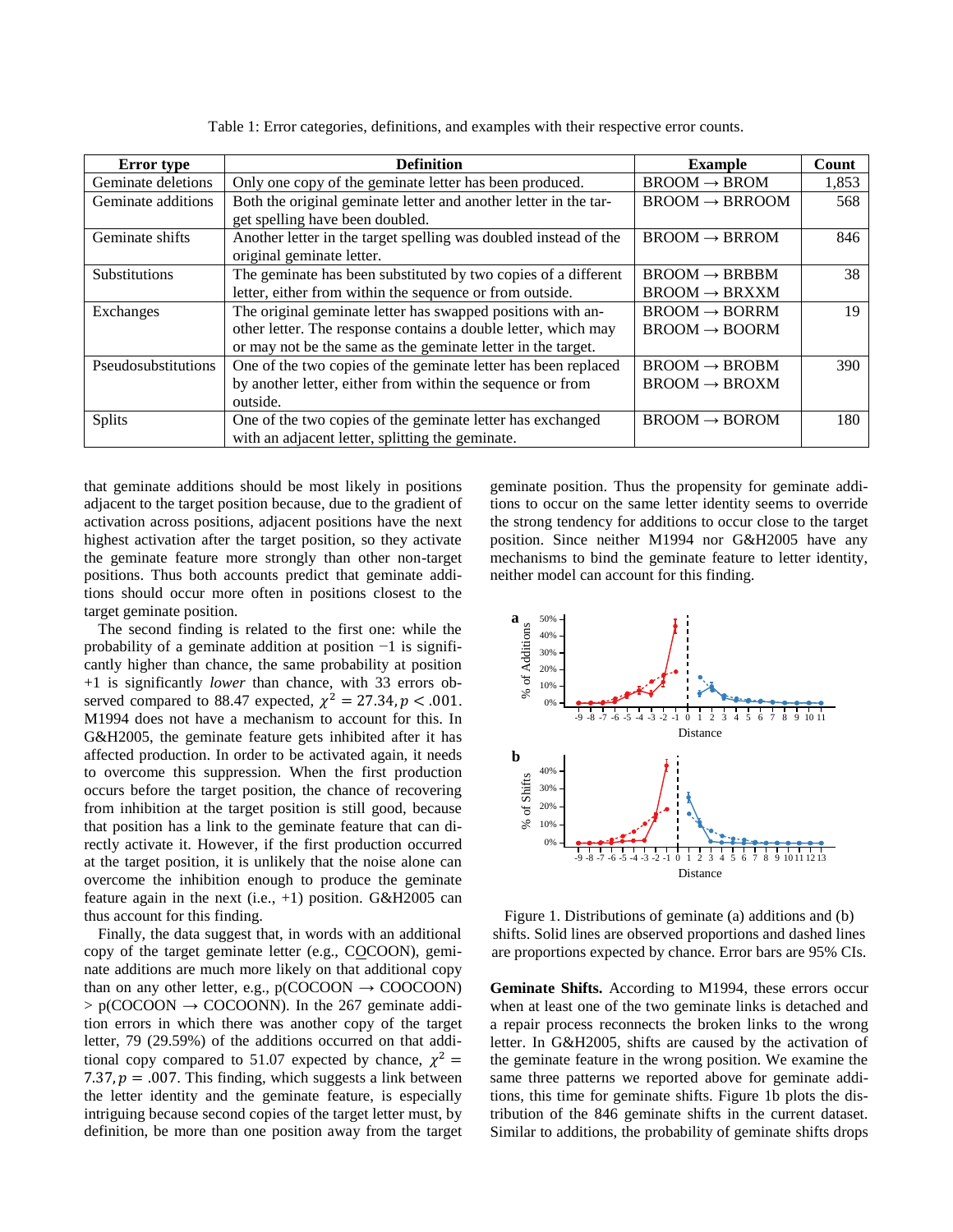quickly the farther the position gets from the target position. Only positions  $-1$  and  $+1$  around the target geminate show significantly higher than chance probability of a geminate shift; position -1: 364 observed vs. 159.33 expected,  $\chi^2$  = 114.76,  $p < .001$ ; position +1: 215 observed vs. 137.69 expected,  $\chi^2 = 20.86$ ,  $p < .001$ . M1994 predicts this pattern, because more distant movements require more links to be broken and reattached. G&H2005 also predicts this finding because the gradient of activation across positions causes adjacent positions (and thus the contents of those positions) to have more activation than distant positions.

The strong asymmetry between  $-1$  and  $+1$  positions observed in geminate additions is not visible here. Both positions show higher than chance probability of shifts, a finding that both M1994 and G&H2005 can account for (see the explanation of the same finding for geminate additions). Finally, in words with an additional copy of the target geminate letter (e.g., COCOON), we examined whether a geminate is more likely to shift to that additional copy than to any other letter, e.g.,  $p(COCOON \rightarrow COOCON) >$  $p(COCOON \rightarrow COCONN)$ . Unlike geminate additions, this comparison did not reveal a special status for the additional copy of the target geminate in geminate shifts. In the 358 geminate shift errors in which there was another copy of the target letter, 49 (13.69%) occurred on that additional copy compared to 65.49 expected by chance,  $\chi^2 = 2.49$ ,  $p =$ .943. Thus, both M1994 and G&H2005 can explain these findings.

**Substitutions.** Substitutions happen when a letter is replaced by another letter from either within or outside the target sequence. This is easily explained by both M1994 and G&H2005 (and any other theory that views letter representations as separate from positions). A closer examination of the data revealed that the target geminate letter is much less likely to participate in substitutions than any other letter in the word: out of the 1,204 responses in which the only error was a substitution, only 3.16% (38 out of 1,204) affected the target geminate letter, despite geminates accounting for 13.43% (1,204 out of 8,963) of the opportunities for these errors,  $\chi^2 = 103.58, p < .001^2$ . In M1994, the double links between adjacent positions and the letter identity could provide a mechanism for binding the letter more tightly to its position. In G&H2005, on the other hand, there is no mechanism to account for this pattern.

**Exchanges.** Two distinct patterns of exchanges are of particular interest to us: *position-preserving* errors, in which the target geminate letter has been exchanged (i.e., swapped positions) with another letter, but the original position of the geminate has been preserved (e.g., BROOM  $\rightarrow$  BORRM) and *identity-preserving* errors, in which a similar swap between the target geminate and a non-geminate letter has

 $\overline{\phantom{a}}$ 

happened, but this time, the geminate has remained attached to the target geminate letter rather than to its target position (e.g., BROOM  $\rightarrow$  BOORM). Our corpus contains 65 exchanges without additional letter insertions, deletions, or substitutions. In this set, both patterns occur more often than expected by chance: 23 position-preserving errors compared to 10.51 expected by chance,  $\chi^2 = 5.31, p = .011$ , and 35 identity-preserving errors compared to 12.69 expected,  $\chi^2 = 15.04, p < .001$ . Moreover, *identity-preserving* errors were significantly more common than *position-preserving* errors,  $\chi^2 = 3.77$ ,  $p = 0.026$ . The propensity for exchanges to preserve geminate position is predicted by both M1994 and G&H2005, because the representation of the geminate is connected to position in both of these models. However, neither model would predict higher than chance probability of identity-preserving errors or its greater probability than position-preserving errors, because there is no mechanism for binding the geminate representation directly to letter identities in either model.

**Pseudosubstitutions.** In M1994, pseudosubstitutions occur when one of the two links to the target geminate letter is broken and a repair process fills the empty position with a different letter. G&H2005, or any theory that proposes a single slot for the geminate letter in the positional frame, can only explain pseudosubstitutions as a combination of two independent errors: a geminate deletion and a letter insertion adjacent to the geminate. If that were the case, pseudosubstitutions should be less common than *either* of those errors individually. However, there are significantly more pseudosubstitutions (390) than single-letter insertions adjacent to the geminate (258) in our set of 18,865 incorrect geminate word spellings,  $\chi^2 = 26.95$ ,  $p < .001$ , ruling out the double-error explanation.

**Splits.** These errors  $(N = 180)$  made up 4.52% of all the geminate errors in our corpus, which is more than any studies of handwriting. We thus suspect that splits might be specific to typing. In keeping with this assumption, splits happened more often when the target geminate and the intruding letter were typed with different hands than the same hand, both for anticipations (e.g., BROOM  $\rightarrow$  BRO-MO)  $\chi^2 = 23.19$ ,  $p < .001$ , and perseverations (e.g., BROOM  $\rightarrow$  BOROM)  $\chi^2 = 12.05$ ,  $p < .001$ . We thus conclude that these errors most likely arise during motor programming specific to the typed modality, which is outside of the scope of theories discussed in this study.

Table 2 provides a summary of the empirical results reported for each error category and indicates whether M1994 and/or G&H2005 can account for that finding. The two models successfully explain a wide range of empirical findings on geminate errors, but neither model in its current form can account for all of the empirical findings. Three classes of issues can be identified: (a) Cases that can be accounted for by M1994, but not G&H2005. The common origin of these is the fact that M1994 proposes two slots for

<sup>2</sup> The effect of gemination is reliable even after position is taken into account.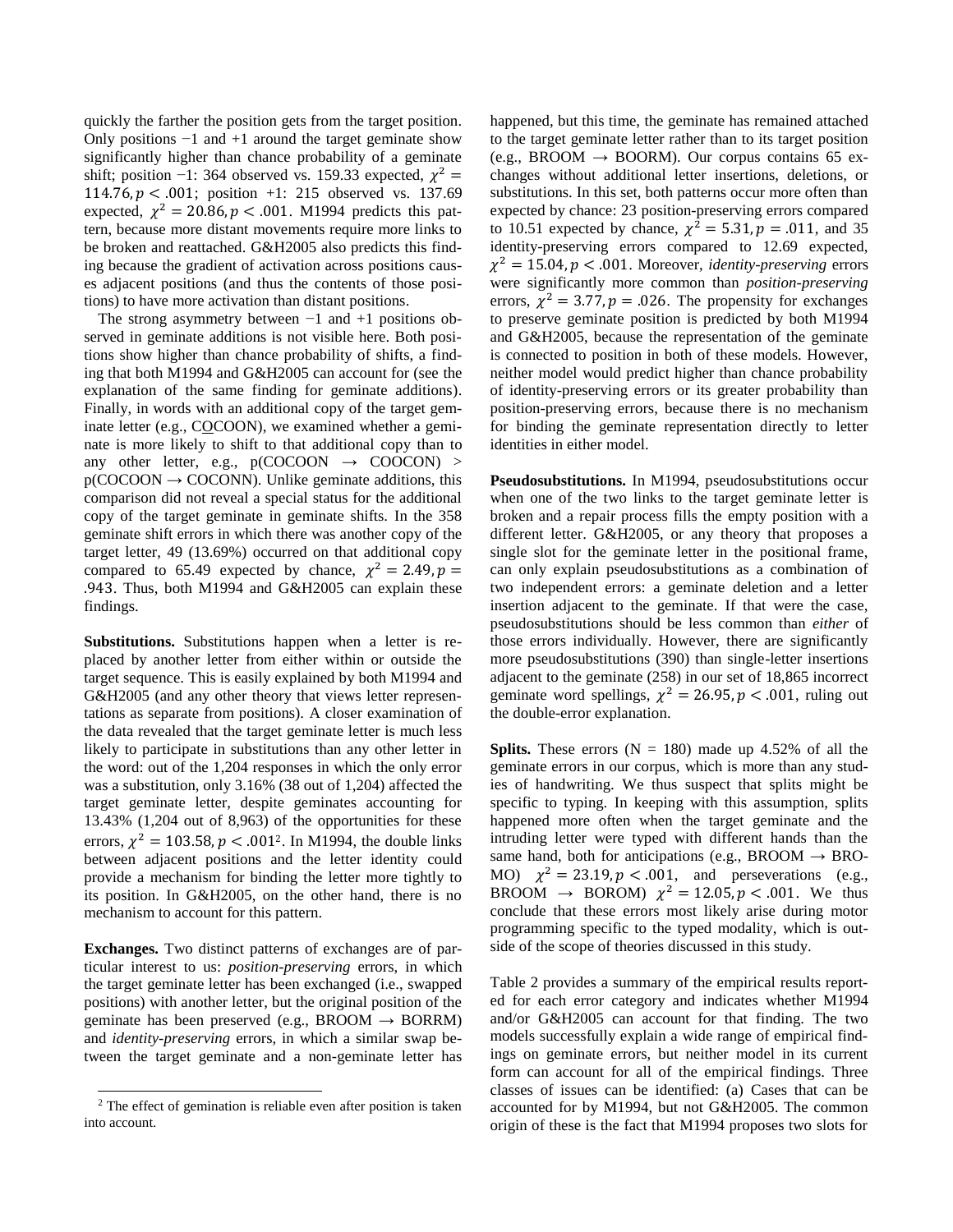| <b>Finding</b>                                                                          |  | G&H2005     |
|-----------------------------------------------------------------------------------------|--|-------------|
| 1. Basic geminate deletions                                                             |  |             |
| a-Higher probability of geminate deletions when target geminate letter moves            |  | $\mathbf x$ |
| 2. Basic geminate additions                                                             |  | ✓           |
| a- Positional distribution                                                              |  | ✓           |
| b-Suppression in $+1$ position                                                          |  |             |
| c- Higher probability of gemination of another copy of the target geminate letter       |  | ×           |
| 3. Basic geminate shifts                                                                |  |             |
| a- Positional distribution                                                              |  |             |
| b- Significantly more geminate shifts in both $-1$ and $+1$ positions                   |  |             |
| c- No increased probability of gemination of another copy of the target geminate letter |  |             |
| 4. Basic substitutions                                                                  |  |             |
| a-Lower probability of substitutions affecting the target geminate than other letters   |  | ×           |
| 5. Basic exchanges                                                                      |  |             |
| a-Higher than chance probability of position-preserving errors                          |  |             |
| b-Higher than chance probability of identity-preserving errors                          |  | ×           |
| c-Higher probability of identity-preserving than position-preserving errors             |  | ×           |
| 6. Basic pseudosubstitutions                                                            |  | ×           |

Table 2: Comparison of empirical findings to predictions of previous models.

the geminate letter in the positional frame, but G&H2005 proposes only one. (b) Cases that can be accounted for by G&H2005, but not by M1994. The single instance of this (2b in Table 2) stems from the presence of an inhibition mechanism on the geminate in G&H2005 after the geminate feature affects production, which is absent in M1994. (c) Finally, there are cases where both models fail to explain the finding. The common feature of these cases is that they suggest an interdependence between the letter identity and the gemination process that is absent in both M1994 and G&H2005. In the next section, we propose a model that integrates these three features into the basic framework of G&H2005, and show that the enhanced model can account for all the empirical findings reported here.

#### **The Enhanced Geminate Model**

We maintain the general architecture of G&H2005 (Figure 2), with three modifications: (1) The positional frame contains two slots instead of one for the geminate letter, similar to M1994 (feature 1 in Figure 2). (2) While in the original G&H2005 model the geminate feature affects output processes (e.g., repeating the motor program for producing the last letter), the enhanced model proposes that the main function of the geminate feature is to block the inhibition of letters after their production (feature 2 in Figure 2). As can be seen in the figure, a single geminate node sends an inhibitory signal to all the self-inhibitory connections to letter identities; however, only the letter that has been just produced would have an activated self-inhibitory connection. Thus the geminate feature has a focal effect on that particular letter. The novel mechanism we have proposed here for the operation of the geminate feature has an important advantage over G&H2005: in that model, when the letter in the geminate position is reached, e.g., the first O in BROOM, a signal is sent to the output processes to repeat the production of the O. The geminate feature must then be suppressed, otherwise more copies of O will be produced. As acknowledged by the authors, this suppression makes it hard for the model to account for double geminates, e.g., BALLOON, as well as the many adjacent geminate addition errors, e.g., BRROOM, observed in our data. The enhanced model, on the other hand, has no problem with double geminates. When the first L in BALLOON is produced, the geminate feature inhibits the L's self-inhibition, thus keeping it activated for re-selection in the next position (i.e., the second L). The geminate feature is inhibited for the next selection step so that extra copies of L are not produced, but it is released from that inhibition afterwards, allowing it to repeat the process when the first copy of O is selected. Because there are no words in English with three consecutive identical letters (e.g., BROOOM), this simple rule of "inhibit the geminate feature for one step after it has exerted its effect" can account for all gemination patterns in English. Finally, (3) the enhanced model differs from G&H2005 in that it proposes a link between the target geminate letter and the geminate feature, such that the letter can activate the geminate feature directly (feature 3 in Figure 2).

When BROOM is to be produced, the operation of the system is similar to G&H2005 until the third positional slot is reached. Unlike G&H2005, not only the slot, but also the target geminate letter O sends activation to the geminate feature. This double source of activation ensures that the geminate feature passes the threshold in most cases where gemination is required. When O wins the competition among the letters, it is produced in the third position. Normally, it would be immediately inhibited after production, but the activated geminate feature inhibits this inhibition process, whereby allowing O to win the competition again when it receives activation from the fourth positional slot.